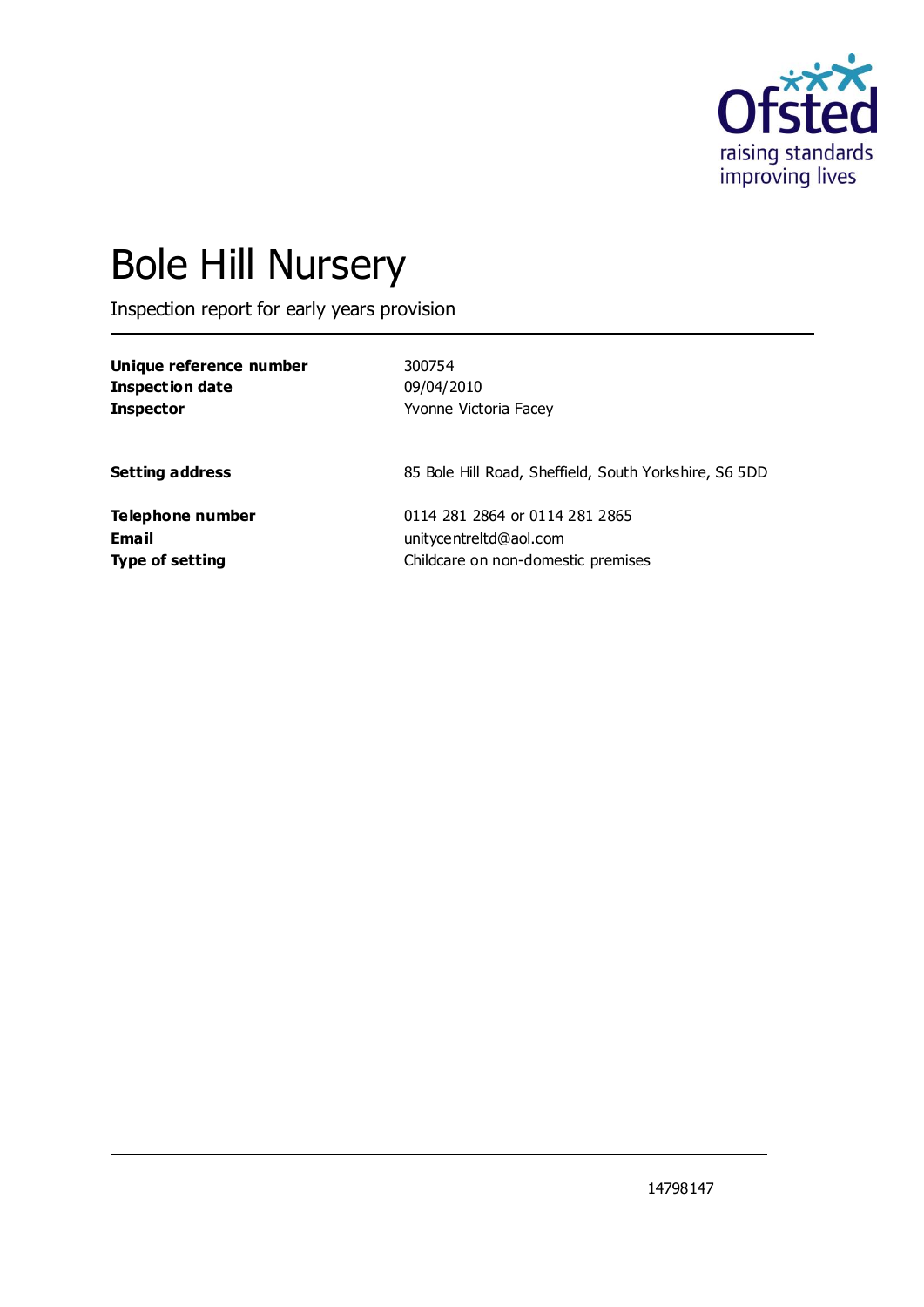The Office for Standards in Education, Children's Services and Skills (Ofsted) regulates and inspects to achieve excellence in the care of children and young people, and in education and skills for learners of all ages. It regulates and inspects childcare and children's social care, and inspects the Children and Family Court Advisory Support Service (Cafcass), schools, colleges, initial teacher training, work-based learning and skills training, adult and community learning, and education and training in prisons and other secure establishments. It rates council children's services, and inspects services for looked after children, safeguarding and child protection.

If you would like a copy of this document in a different format, such as large print or Braille, please telephone 0300 123 1231, or email enquiries@ofsted.gov.uk.

You may copy all or parts of this document for non-commercial educational purposes, as long as you give details of the source and date of publication and do not alter the information in any way.

Royal Exchange Buildings St Ann's Square Manchester M2 7LA

T: 0300 123 1231 Textphone: 0161 618 8524 E: enquiries@ofsted.gov.uk W: [www.ofsted.gov.uk](http://www.ofsted.gov.uk/)

© Crown copyright 2009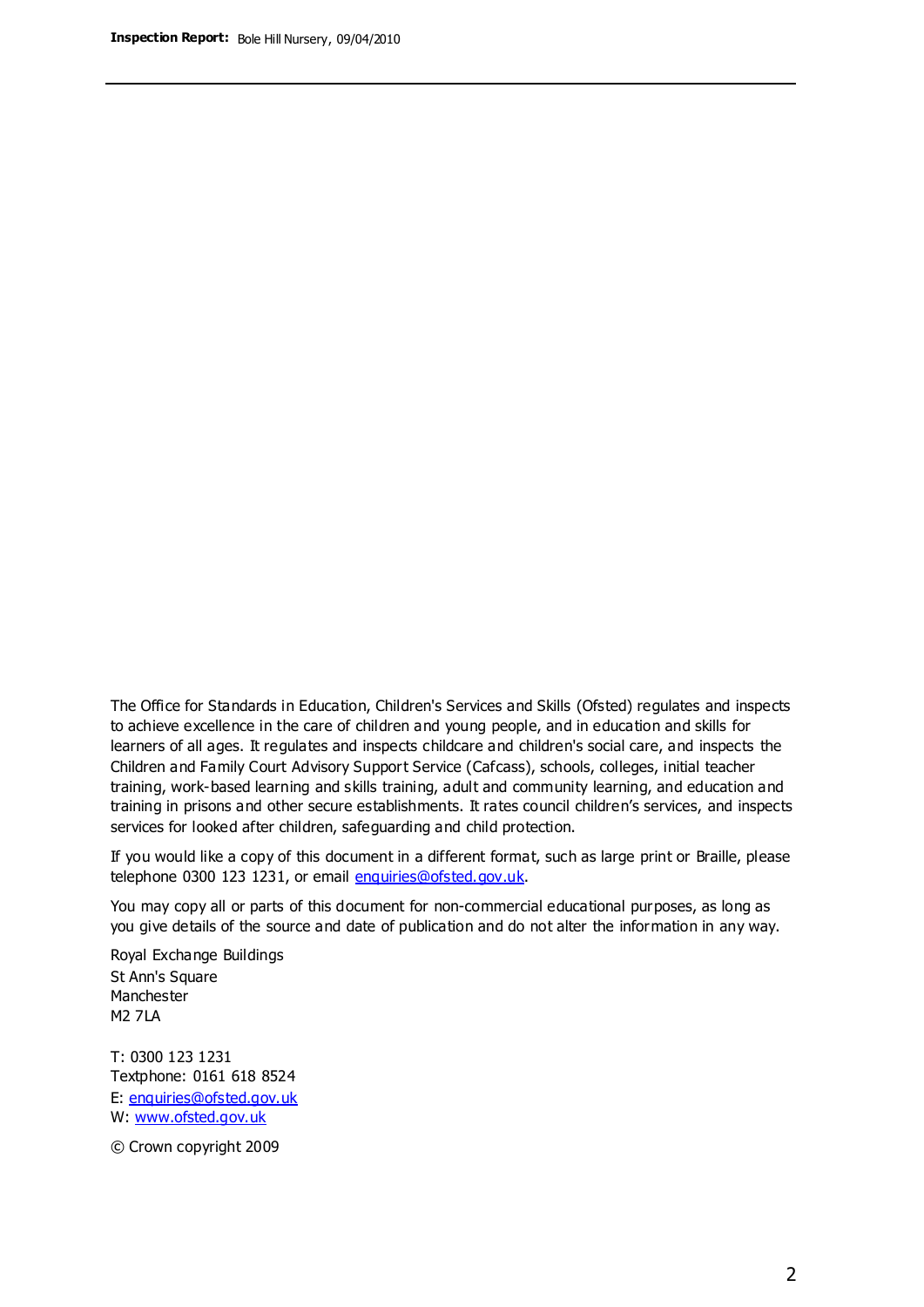### **Introduction**

This inspection was carried out by Ofsted under Sections 49 and 50 of the Childcare Act 2006 on the quality and standards of the registered early years provision. 'Early years provision' refers to provision regulated by Ofsted for children from birth to 31 August following their fifth birthday (the early years age group). The registered person must ensure that this provision complies with the statutory framework for children's learning, development and welfare, known as the *Early* Years Foundation Stage.

The provider must provide a copy of this report to all parents with children at the setting where reasonably practicable. The provider must provide a copy of the report to any other person who asks for one, but may charge a fee for this service (The Childcare (Inspection) Regulations 2008 regulations 9 and 10).

Please see our website for more information about each childcare provider. We publish inspection reports, conditions of registration and details of complaints we receive where we or the provider take action to meet the requirements of registration.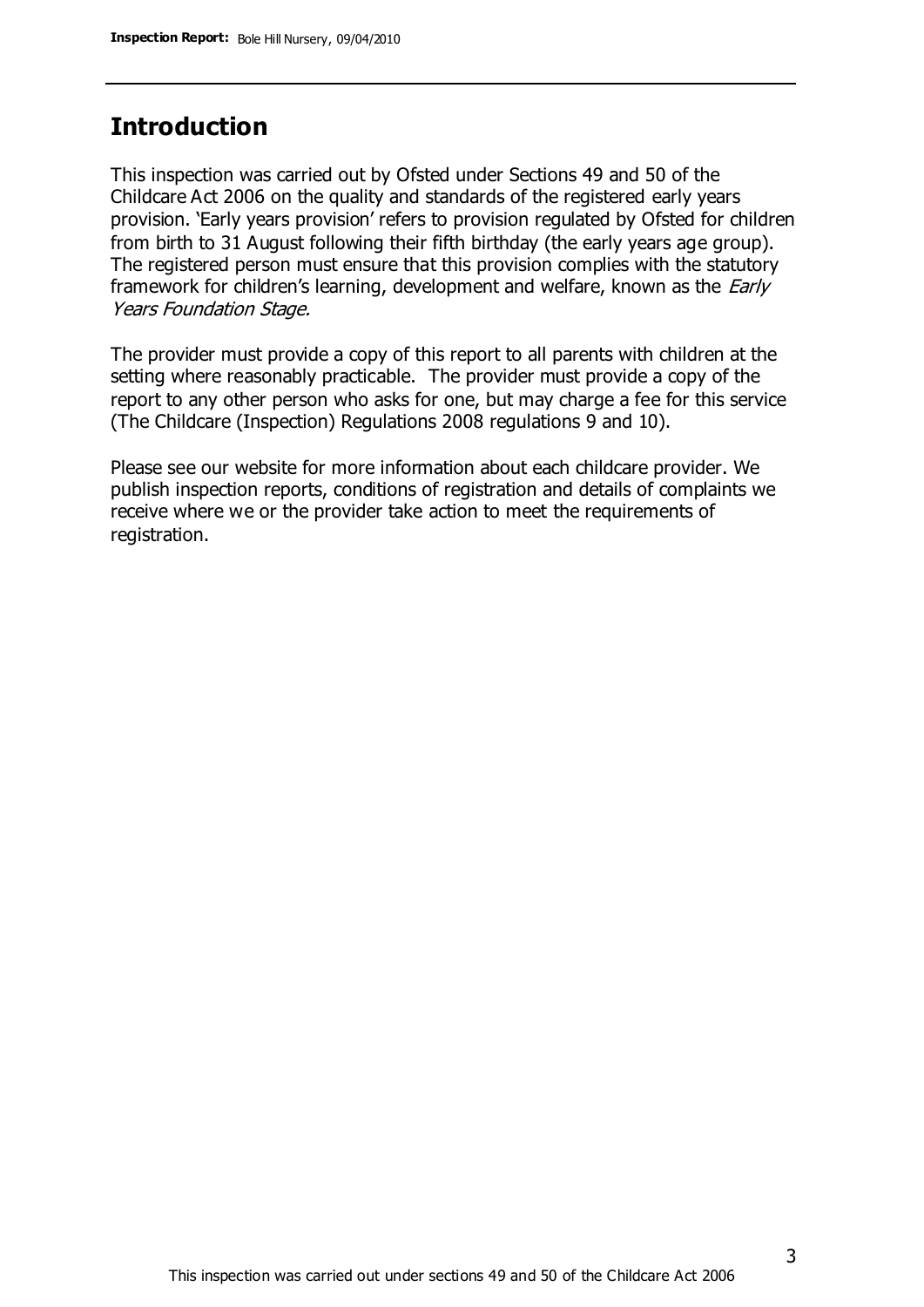## **Description of the setting**

Bole Hill Nursery was registered in 1998. It operates from seven main playrooms within the grounds of a converted school. The nursery serves the local and wider community. The nursery is open each weekday from 8am to 6pm, all year and children attend for a variety of sessions.

A maximum of 123 children may attend the nursery at any one time. There are currently 142 on roll in the early years age range. The nursery supports children with special educational needs and/or disabilities, and those who speak English as an additional language.

There are 23 staff employed to work directly with the children and 19 have early years qualifications. The nursery is a member of the National Day Nurseries Association. The nursery is registered on the Early Years Register.

#### **The overall effectiveness of the early years provision**

Overall the quality of the provision is satisfactory.

The children are generally making satisfactory progress in their learning and development. Staff provide an overall warm and welcoming environment, and adequate systems are in place to promote the children's health and safety. Planning for improvement and self-evaluation has begun to improve outcomes for children. The majority of requirements are met and staff hold required qualifications. Children are satisfactorily included within the setting. Partnerships with parents and other agencies are sound and the setting is further developing their partnerships with other early years providers.

## **What steps need to be taken to improve provision further?**

To fully meet the specific requirements of the EYFS, the registered person must:

23/04/2010

• keep a record of risk assessment so that it includes information on who conducted it, date of review and any action taken following a review or incident. (Safeguarding and welfare)

To further improve the early years provision the registered person should:

- assess staff's understanding of the reviewed policies and procedures
- ensure regular emergency evacuations are carried out
- further improve systems within the Early Years Foundation Stage to plan, observe and assess the children's learning, to help them make progress towards the areas of learning
- further develop working partnerships with other childcare providers.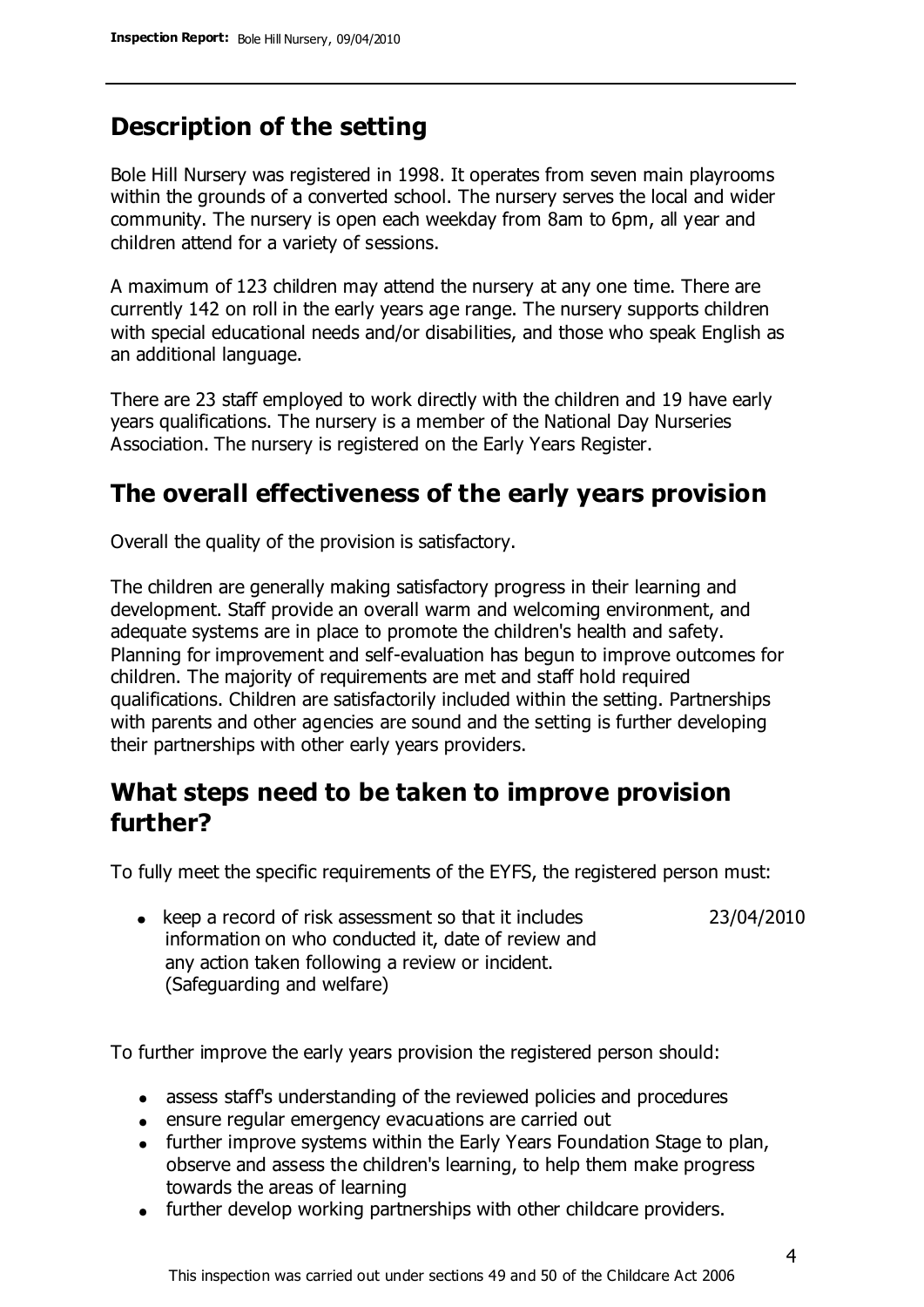## **The effectiveness of leadership and management of the early years provision**

Safeguarding procedures are suitable to ensure children are protected from harm. Staff have a sound understanding of the procedures to follow in the event of any concerns regarding a child's welfare. A number of staff have attended relevant safeguarding training and there is a designated person in place. The environment is appropriately organised, to promote the children's independence and enable them to choose their activities. Most of the premises are suitably maintained; however, some rooms are in need of maintenance, which has been included in the setting's action plan. Staff supervise the children closely and they have high regard to the security; for example, visitors are escorted into the building and a keypad system is used for those who have authority to enter the building. Risk assessments are completed for each outing the children go on and the parents' permission is sought. Adequate health and safety checks are completed. However, the overall risk assessment for all areas children have access to has not been updated: this is a breach of requirements. Policies and procedures are adequate to promote the children's safety and welfare and these have just been reviewed. However, these have not yet been discussed with the staff to ensure they clearly understand the changes, and some policies need more detail.

There are satisfactory processes in place to encourage parents to be involved in their children's learning and development. Parents are able to access their children's learning records and are given an assessment of their children's progress, with the opportunity to contribute to their learning. For example, staff have begun to gather observation sheets from home and use these details to help with the planning of activities. In addition parent questionnaires, newsletters and parents evenings are in place to inform and get parents' views of the setting. Partnerships with other agencies are suitably maintained to ensure children's welfare needs are met. However, links with other early years providers are not yet established to ensure continuity of learning.

The nursery considers the areas they wish to improve and satisfactory improvements have been made since the previous inspection. The new manager has a clear vision of what needs to be improved and with support from the rest of the management team, she has begun to evaluate the service; for example, views are gathered from staff, parents and children.

## **The quality and standards of the early years provision and outcomes for children**

Staff complete suitable observations of the children's learning and progress. They are developing systems to ensure observations inform the planning of activities for all children and identify their next steps in leaning. There are appropriate opportunities for the children to be independent as they explore the environment with interest and choose their toys. There is a suitable balance of activities which are both adult- and child-led. However, at times staff do not present children with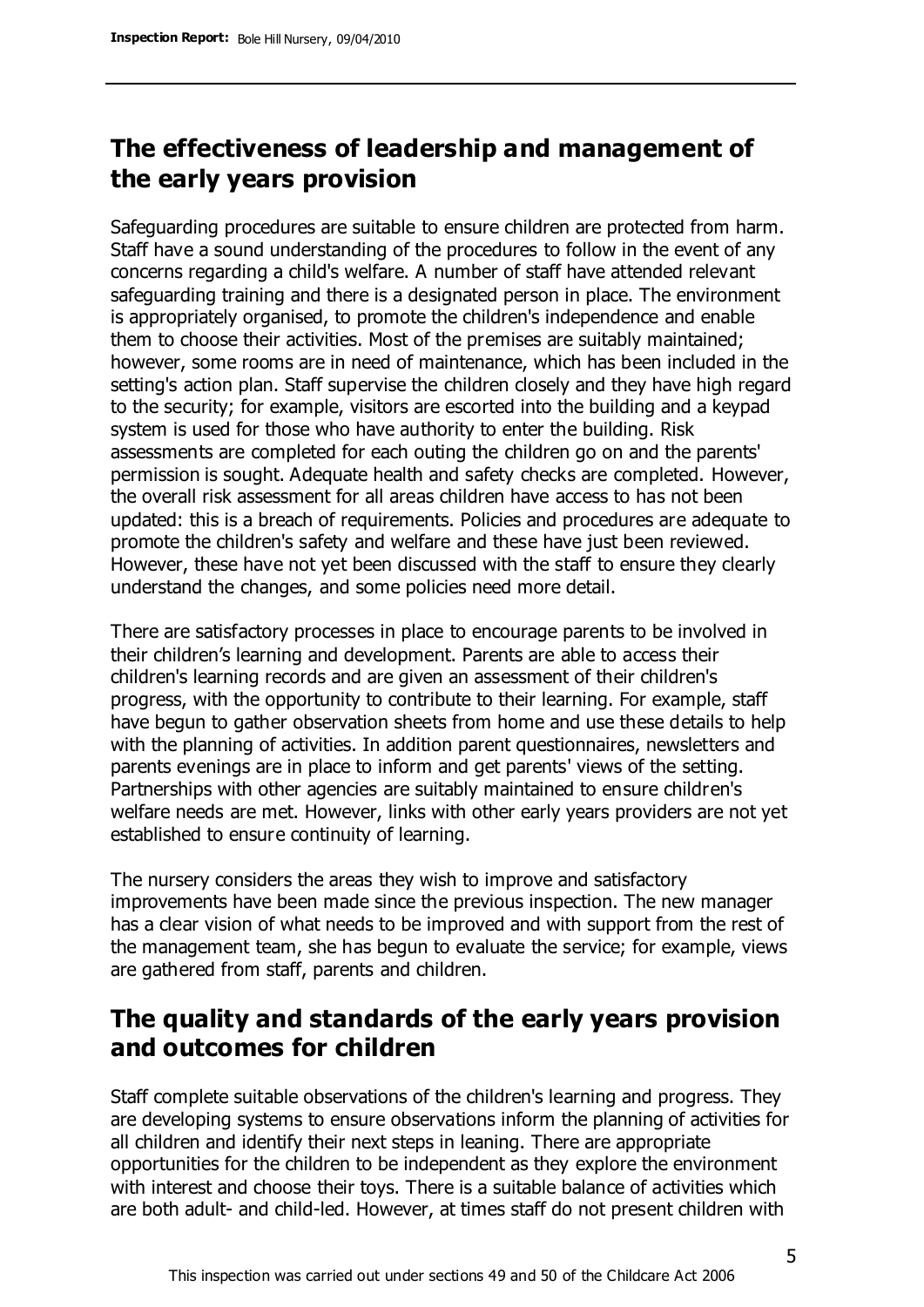reasonable challenges and as a result focus on the end result of the children's work, or complete it for them because the activity presented is above their capabilities. The children enjoy outdoor play and the staff allow free access where possible, providing a suitable balance of indoor and outdoor play. Although, effective planning to enhance the children's learning is at an early stage.

The children enjoy talking about their home life and themselves with each other and staff. They bring photographs of their families and pets which are displayed in their rooms. As a result, they are beginning to develop an understanding of similarities and differences. Older children understand the past and present as they discuss what they did as a baby and how old they were on their last birthday. Children's communication, language and literacy skills are suitably promoted. Younger children engage in stories and show excitement when staff read them stories. Older children are able to hold good conversations with each other and staff as they ask questions and have simple discussions about their activities at nursery. The learning environment for babies and young children is well-resourced where sensory and creative materials are used.

The children have a suitable understanding of keeping themselves healthy and safe, for instance they role play road safety outdoors, and have discussions about how to keep themselves healthy, such as, involvement in a topic about teeth. Children feel safe because staff appropriately consider their individual needs and sound relationships have been formed. The children's behaviour is appropriately managed and positive praise means they behave well and show consideration towards each other. Most children understand the rules and boundaries within the nursery and play well together.